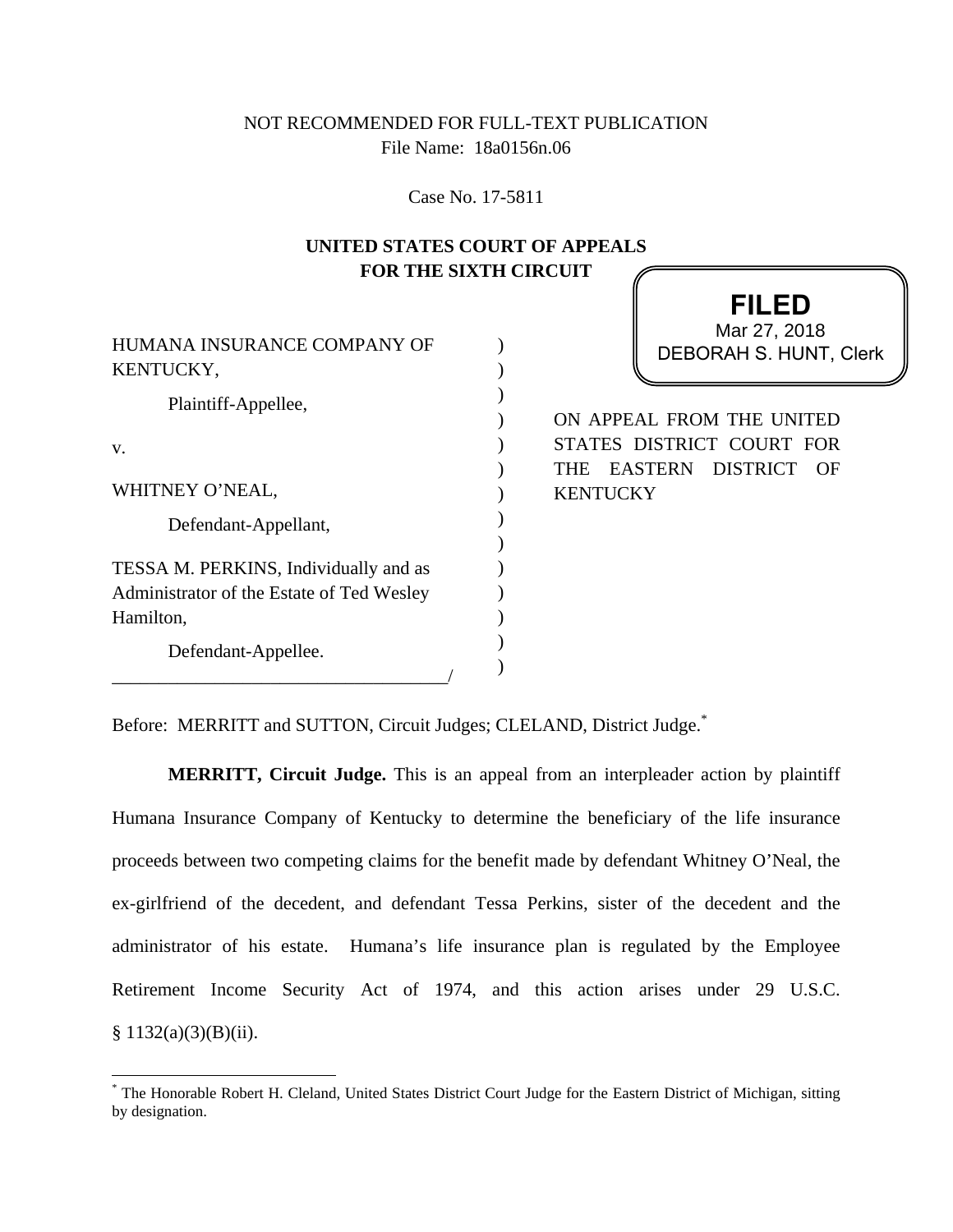**I.** 

The decedent, Ted Hamilton, was a participant in the Humana Basic Life Insurance Plan, an ERISA-regulated employee welfare benefit plan sponsored, self-funded and administered by Humana. A basic life insurance benefit was provided to all employees. The decedent's life insurance benefit was \$94,000 based on a number of factors, including decedent's age and salary at the time of his death. The Plan provided that the employee could name a beneficiary or, if a beneficiary was not named, Humana would pay the benefit at its option to either the surviving spouse or the estate. Hamilton died on August 5, 2015. At the time of his death, Hamilton was not married and had no dependents. According to Humana, Hamilton had used its online enrollment platform and named defendant O'Neal as the primary beneficiary in 2014. The next year, during the reenrollment period in 2015 several months prior to his death, Hamilton did not name a beneficiary.

Humana received claims from both the administrator of Hamilton's estate, defendant Tessa M. Perkins, and O'Neal, the named beneficiary of the policy in 2014. Humana contacted O'Neal and Perkins informing them that their claims were adverse to each other and requesting that the competing claimants attempt to settle the matter so as to preserve the benefit from litigation fees and costs. Interpleader Complaint at ¶ 26; Letters dated March 25, 2016. Humana informed Perkins and O'Neal that it had not yet denied the claim or distributed the benefit, and advised them that it would be forced to file an interpleader action if they could not resolve the dispute between themselves.

A year after Hamilton's death, Perkins and O'Neal still had not resolved their dispute over entitlement to the life insurance benefit. Because Humana believed that it likely faced exposure to a suit and possible double liability if it awarded the benefit, it filed an interpleader

- 2 -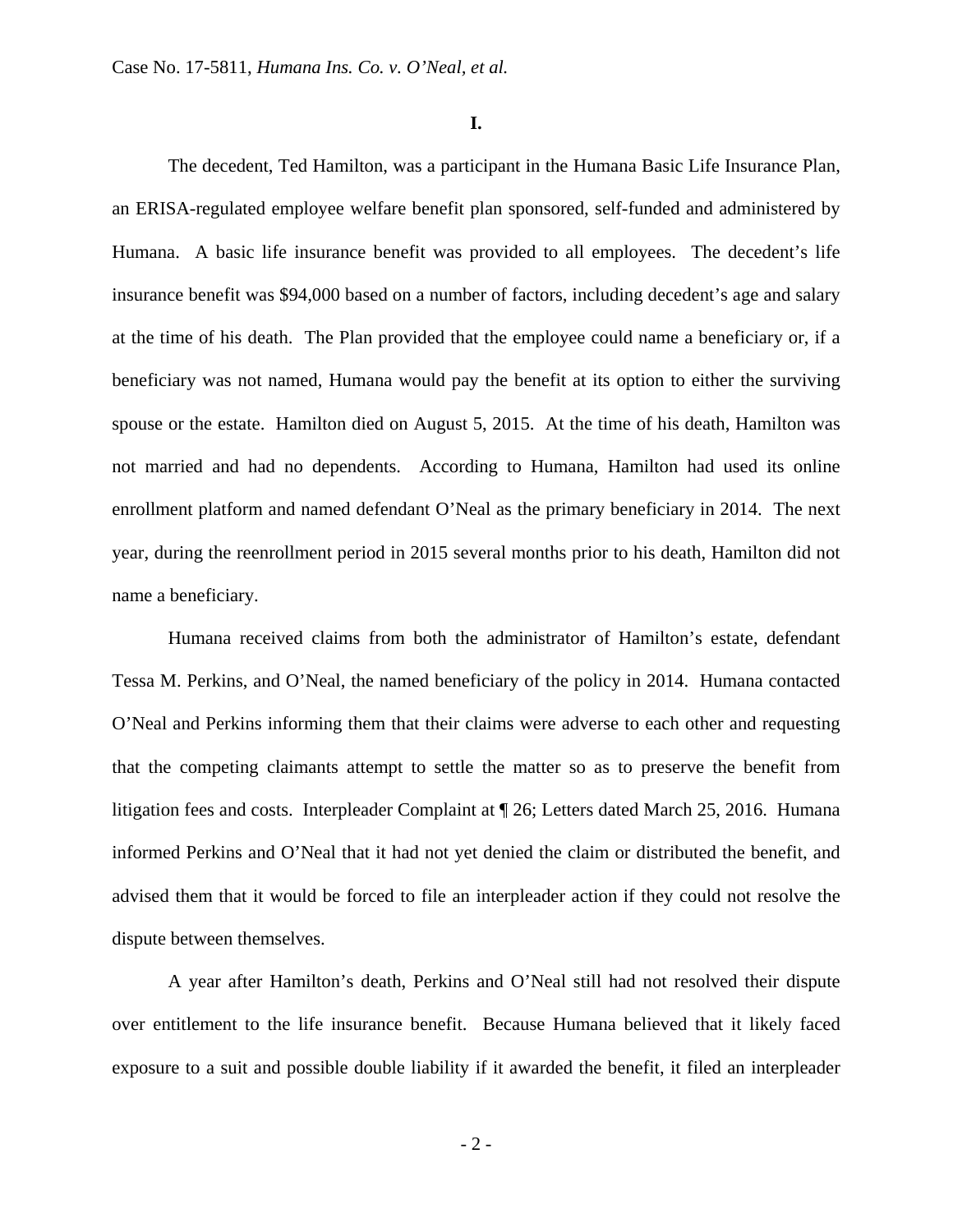action pursuant to Federal Rule of Civil Procedure 22 naming O'Neal and Perkins as defendants.<sup>1</sup> In response, O'Neal filed a crossclaim against Perkins and a counterclaim against Humana. O'Neal later voluntarily dismissed her crossclaim against Perkins. At the conclusion of discovery, the matter culminated in a Motion for Judgment on the Record by O'Neal, Humana's Motion to Dismiss O'Neal's Counterclaim, Humana's Motion for Attorney Fees, a Motion for Summary Judgment by Perkins, and a Motion for Judgment on the Pleadings by O'Neal. The district court granted Humana's motion to dismiss and denied its motion for attorney fees, granted Perkins' motion for summary judgment, and denied O'Neal's motion for judgment on the pleadings and motion for judgment on the record. *Humana Ins. Co. of Ky. v. O'Neal*, No. 16-cv-173, 2017 WL 3015173 (E.D. Ky. July 14, 2017). This appeal followed.

#### **II.**

Although O'Neal's brief on appeal does not outline her issues on appeal with precision, it appears that she challenges the district court's opinion and order on the following grounds: (1) Humana should not have been allowed to bring an interpleader action; (2) Humana failed to exhaust administrative remedies before bringing the interpleader action; (3) the district court should not have allowed any discovery; (4) the district court erred in granting Humana's motion to dismiss the counterclaim; (5) the district court erred in granting Perkins' motion for summary judgment and awarding the life insurance benefit to the decedent's estate; and (6) the district

 $\overline{a}$ 

<sup>&</sup>lt;sup>1</sup> Federal Rule of Civil Procedure 22(a) provides:

<sup>(</sup>a) Grounds.

<sup>(1)</sup> By a Plaintiff. Persons with claims that may expose a plaintiff to double or multiple liability may be joined as defendants and required to interplead. Joinder for interpleader is proper even though:

<sup>(</sup>A) the claims of the several claimants, or the titles on which their claims depend, lack a common origin or are adverse and independent rather than identical; or

<sup>(</sup>B) the plaintiff denies liability in whole or in part to any or all of the claimants.

<sup>(2)</sup> By a Defendant. A defendant exposed to similar liability may seek interpleader through a crossclaim or counterclaim.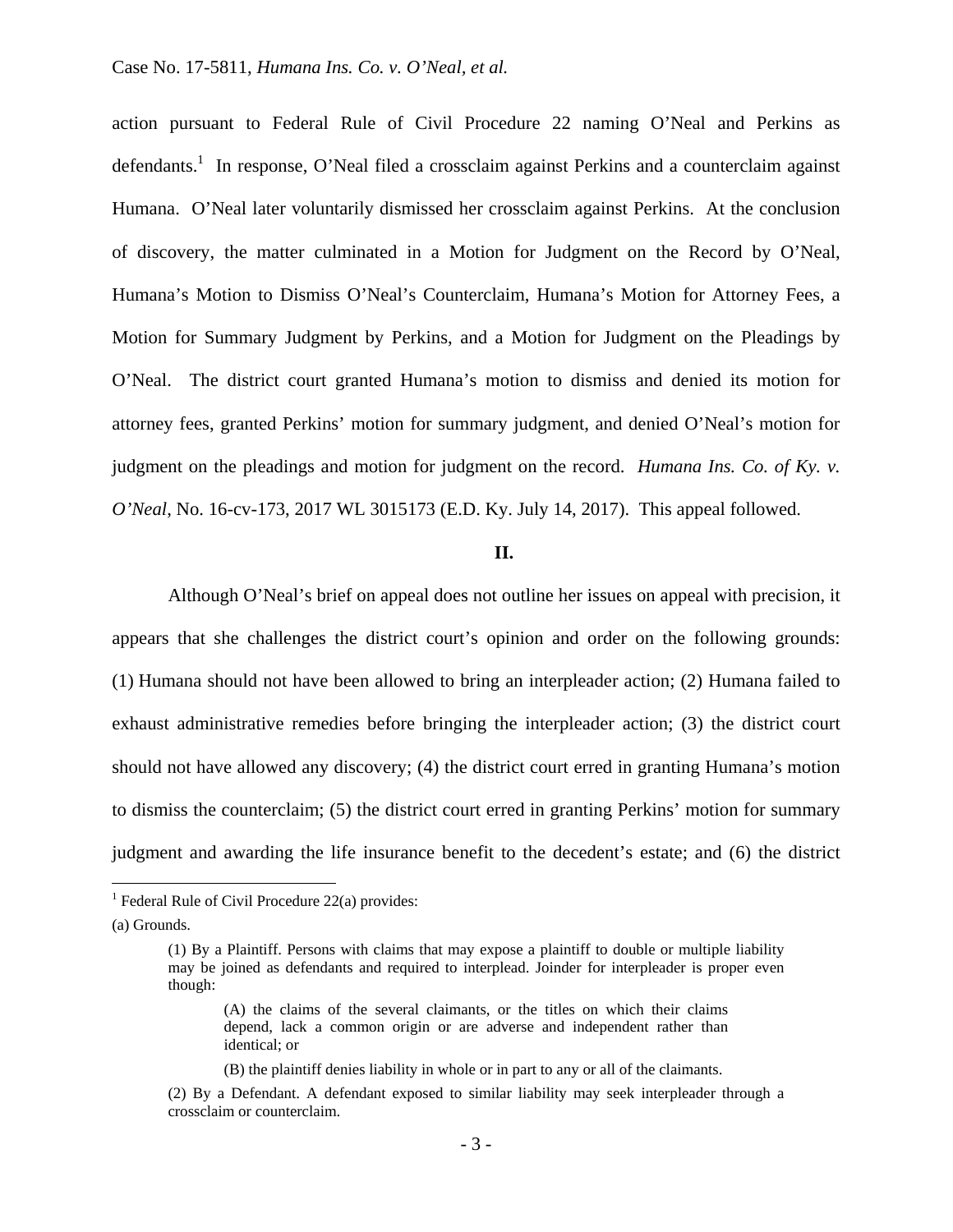court erred in denying O'Neal's motion for judgment on the pleadings and motion for judgment on the record. $2$ 

### **A. O'Neal's Procedural Challenges to the Proceedings Below**

 Humana brought this interpleader action pursuant to Federal Rule of Civil Procedure 22. Rule 22(a) interpleader allows a party to join all other claimants as adverse parties when its claims are such that it may be exposed to multiple liability. This permits the insurance company, here Humana, as the stakeholder who has no claim to the money and is willing to release it to the rightful claimant, "to put the money . . . in dispute into court, withdraw from the proceeding, and leave the claimants to litigate between themselves the ownership of the fund in court." *Metro. Life Ins. Co. v. Marsh*, 119 F.3d 415, 418 (6th Cir. 1997) (quoting Zechariah Chafee, Jr., *The Federal Interpleader Act of 1936: I*, 45 Yale L.J. 963, 963 (1936)).

O'Neal continually litigated the proceeding below as if it were an ERISA action challenging the denial of benefits, and she continues to persist with this approach on appeal. Humana did not deny O'Neal's claim for benefits so this is not a typical ERISA benefits action. Humana took no position on the outcome as between O'Neal and Perkins and placed the benefit amount in the district court registry. There is no "administrative record," although Humana communicated with both O'Neal and Perkins before filing the interpleader action. The correspondence, the Plan documents, and other documents under Humana's control concerning the decedent's benefit choices are all part of the record below and were considered by the district court. In her briefs on appeal, O'Neal intertwines arguments concerning the appropriateness of an interpleader action by Humana, whether Humana was required to exhaust

 $\overline{a}$ 

<sup>&</sup>lt;sup>2</sup> Humana does not appeal the district court's denial of attorney fees. O'Neal argues that she is entitled to prejudgment interest and attorney fees, but she did not make this argument below and the district court did not address it in its opinion and order.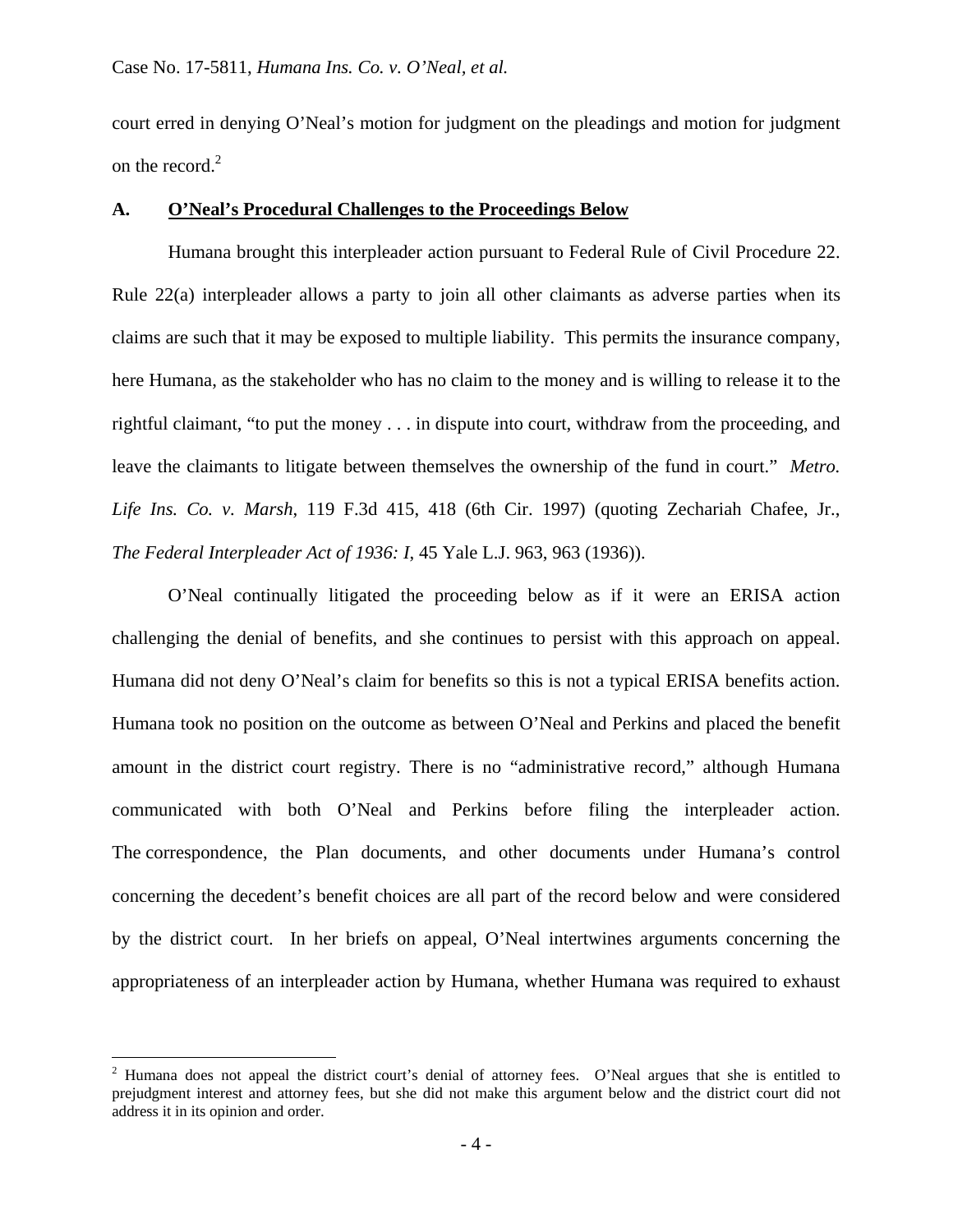administrative remedies before bringing suit in federal court, and whether it was proper for the district court to order discovery to gather information outside the "administrative record."

We can quickly dispose of O'Neal's procedural challenges. We have repeatedly authorized use of the interpleader process where there are competing claims to an ERISA benefit. *See, e.g., Marsh*, 119 F.3d at 418. Humana was not required to investigate the competing claims and make a determination regarding the proper recipient of the death benefit. This was not a case where Humana had the discretion to determine how to distribute the life insurance proceeds. Humana is required to award the benefit to the designated beneficiary according to the decedent's designation under the Plan. Given the protracted dispute between O'Neal and Perkins in the year after Hamilton's death, Humana faced a real risk of litigation and possible double liability had it made a benefits decision, and the filing of an interpleader action was appropriate.

Because Humana properly instituted an interpleader action below, it was not required to exhaust administrative remedies. When a plan participant challenges a benefits decision, he is generally required to exhaust administrative remedies before coming to federal court to allow "plan fiduciaries to efficiently manage their funds; correct their errors; interpret plan provisions; and assemble a factual record which will assist a court in reviewing the fiduciaries' actions." *Ravencraft v. UNUM Life Ins. Co. of Am.*, 212 F.3d 341, 343 (6th Cir. 2000) (internal quotation marks and emphasis omitted). That is not the situation here. There was no benefits decision by Humana to review.

Relatedly, O'Neal complains that the district court erred in granting discovery and not limiting its decision to the "administrative record." The district court ordered discovery during a telephone conference on December 20, 2016. O'Neal's lawyer objected to any discovery saying

- 5 -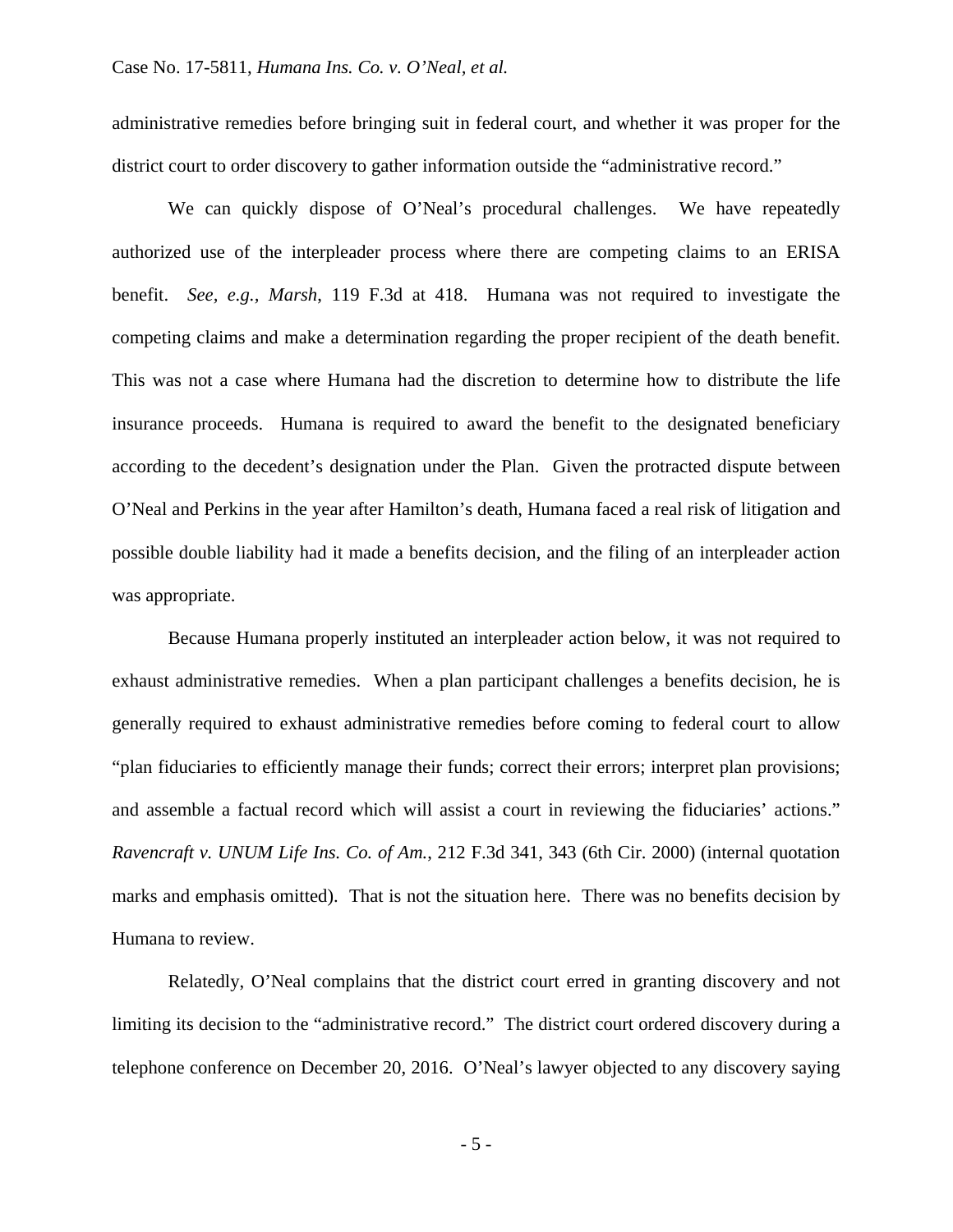"this is a straightforward ERISA benefits case, and . . . the posture and procedure should be based upon the [administrative record alone in accordance with] *Wilkins* [*v. Baptist Healthcare Sys., Inc.*, 150 F.3d 609 (6th Cir. 1998)]." Tr. at 6. The district court judge explained that this was not a typical ERISA benefits action and that without discovery to attempt to determine the intent of the decedent, O'Neal would lose because there was no beneficiary designated by decedent in 2015. *Id.* at 8. O'Neal continues to argue on appeal that allowing discovery in an ERISA action is error. When interpleader is properly invoked, as it is here, the court determines the respective rights of the claimants to the fund or property at stake through the normal litigation processes, including pleading, discovery, motions, and trial. *United States v. High Tech. Prods., Inc*., 497 F.3d 637, 641 (6th Cir. 2007)

#### **B. O'Neal's Counterclaim Against Humana**

In her counterclaim against Humana, O'Neal claims that Humana breached its fiduciary duty to administer the Plan benefits in accordance with the terms of the Plan. ERISA requires plan fiduciaries to discharge their duties "with the care, skill, prudence, and diligence" necessary under the circumstances. 29 U.S.C. § 1104(a)(1)(B).O'Neal argued that Humana breached its fiduciary duty to her because it failed to administer the plan benefits in accordance with the Plan terms and because it failed to answer her questions. The district court disagreed and dismissed her counterclaim. *Humana,* 2017 WL 3015173, at \*4. She now claims on appeal that she raised Humana's

failure to fulfill its fiduciary duties, not as a separate cause of action, but to demonstrate culpability in an interpleader action and its failure to administer the Plan in accordance with statute, regulations, and the Plan document itself. O'Neal only has a benefits claim under 29 U.S.C. § 1132(a)(1)(B). But this court should analyze the actions of Humana to clarify the obligations of a fiduciary and find Humana culpable.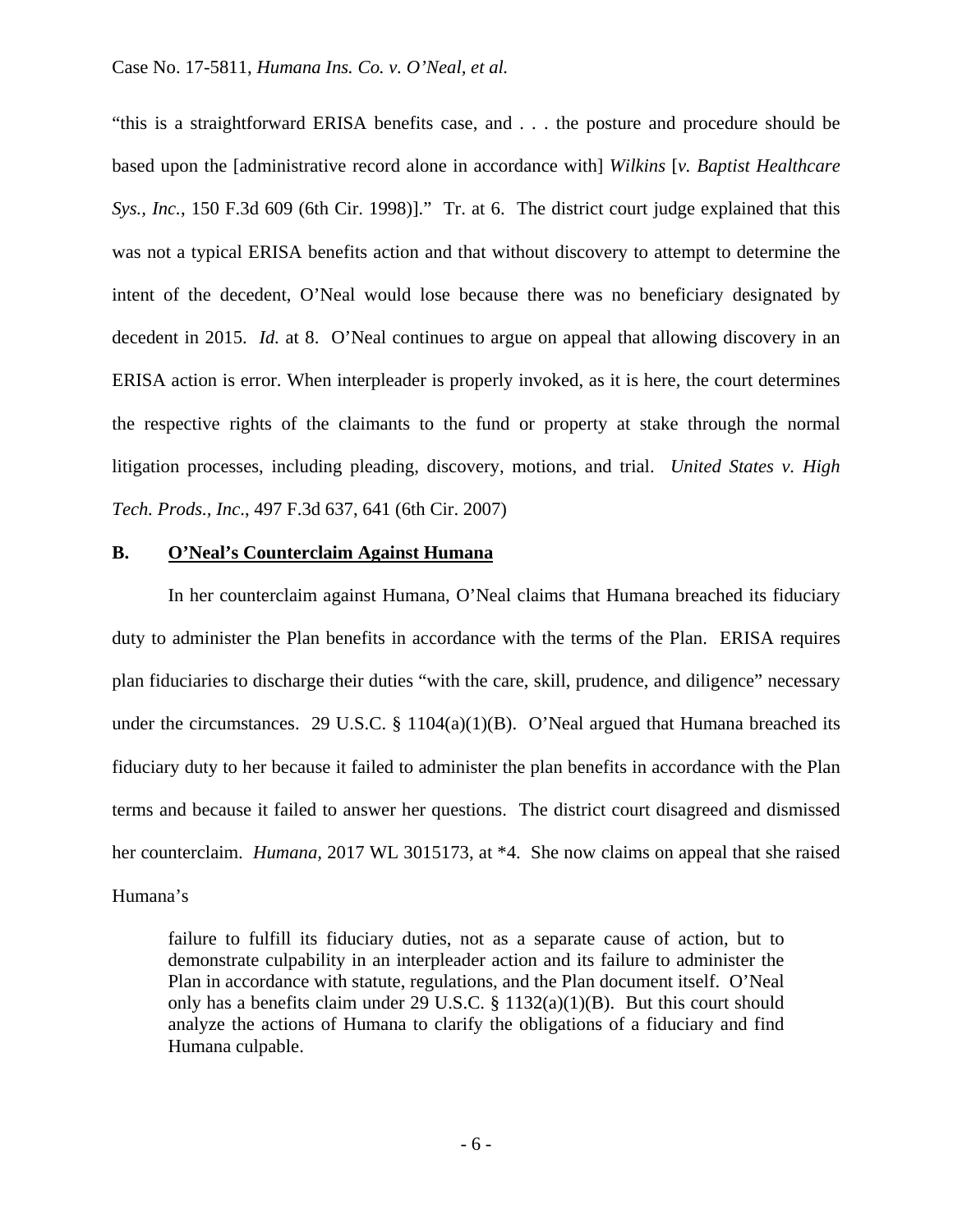O'Neal's Initial Br. at 52-53. Despite O'Neal's confusing position, we can unequivocally say that Humana did not breach any fiduciary duties. Humana received two competing claims for a benefit. It explained the competing claims in a letter sent to O'Neal on December 15, 2015. Humana did its best to answer all of O'Neal's questions. As O'Neal's own exhibits to her counterclaim and motions demonstrate, Humana provided documents, engaged in correspondence and phone calls with the two claimants or their lawyers, provided a designated point person to handle questions, responded to discovery requests, and deposited the benefit at issue in the court registry. It remained firmly neutral in the dispute between O'Neal and Perkins. The district court properly dismissed O'Neal's counterclaim against Humana.

### **C. O'Neal's Motion for Judgment on the Pleadings and Perkins' Motion for Summary Judgment Regarding Distribution of the Life Insurance Benefit**

The main objective of O'Neal's appeal is to seek reversal of the district court's determination that Perkins is entitled to the life insurance proceeds. She challenges the district court's grant of Perkins' motion for summary judgment and the denial of her motion for judgment on the pleadings, the two motions below focusing on this issue. $3$ 

 The plain language of ERISA directs that benefits are to be paid "in accordance with the documents and instruments governing the plan." 29 U.S.C. § 1104(a)(1)(D). Courts must not look beyond the plan documents to determine the beneficiary. *Marsh*, 119 F.3d at 420 ("ERISA itself supplies the rule of law for determining [a plan] beneficiary."); *Metro. Life Ins. Co. v. Pressley*, 82 F.3d 126, 130 (6th Cir. 1996) ("[ERISA] establish[es] a clear mandate that plan administrators follow plan documents to determine the designated beneficiary."). The relevant language in the Plan provides as follows:

 $\overline{a}$ 

 $3$  The district court considered O'Neal's motion for judgment on the record as part of her motion for judgment on the pleadings.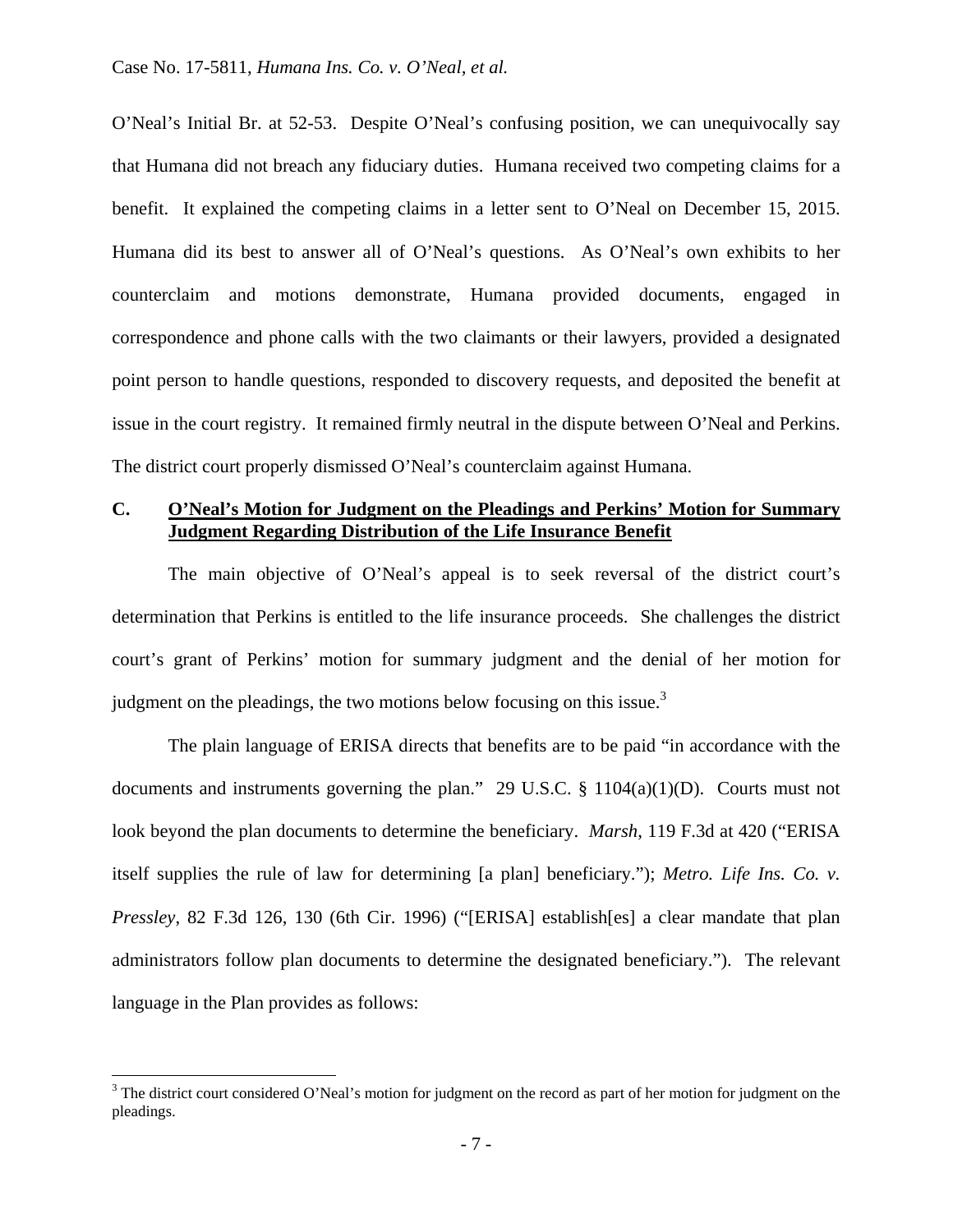#### BENEFICIARY FOR BASIC TERM LIFE

The Employee may name any beneficiary he or she chooses. The Employee may also change a named beneficiary at any time by notifying Us in writing or by Electronic submission. The change will be effective on the date the Employee signs/submits the form. If We make a payment before receiving the change form, We are released from further liability to the extent of the payment.

If a payment is to be made to two or more beneficiaries but the Employee has not specified the portions payable to each, the payment will be shared equally. If the Employee has not named a beneficiary, or if the beneficiary he or she named is not alive at the Employee's death, the payment will be made, at Our option, to any one or more of the following:

Your legal spouse; or Your estate.

Certificate of Insurance at 7.

Humana's basic life insurance coverage is available to all full-time employees. The employee does not need to participate in open enrollment to receive coverage. If an employee does not participate in open enrollment and designate a beneficiary, the life insurance coverage is not waived and the death benefit is distributed in accordance with the Plan—to the surviving spouse or the estate, at the option of the Plan administrator.

The undisputed facts of this case establish that decedent enrolled in Humana's basic group life insurance plan in 2014 and designated O'Neal as the sole beneficiary. Screenshots of the computer screen that decedent submitted during open enrollment in 2014 show that in the "Life Coverage" section, "Whitney Oneal [sic]—100%" is listed under the "Primary Beneficiary" designation. The facts also show that he did not affirmatively select O'Neal, or any named beneficiary, when he completed the online reenrollment in 2015. On the screenshot from the May 14, 2015 enrollment, no beneficiary is listed under the "Life Coverage" section. The question is whether Hamilton's designation of O'Neal in 2014 holds over to 2015 because he failed to select a named beneficiary that year, as O'Neal contends, or whether Hamilton made an affirmative choice not to name a beneficiary in 2015, as Perkins contends, and the benefit should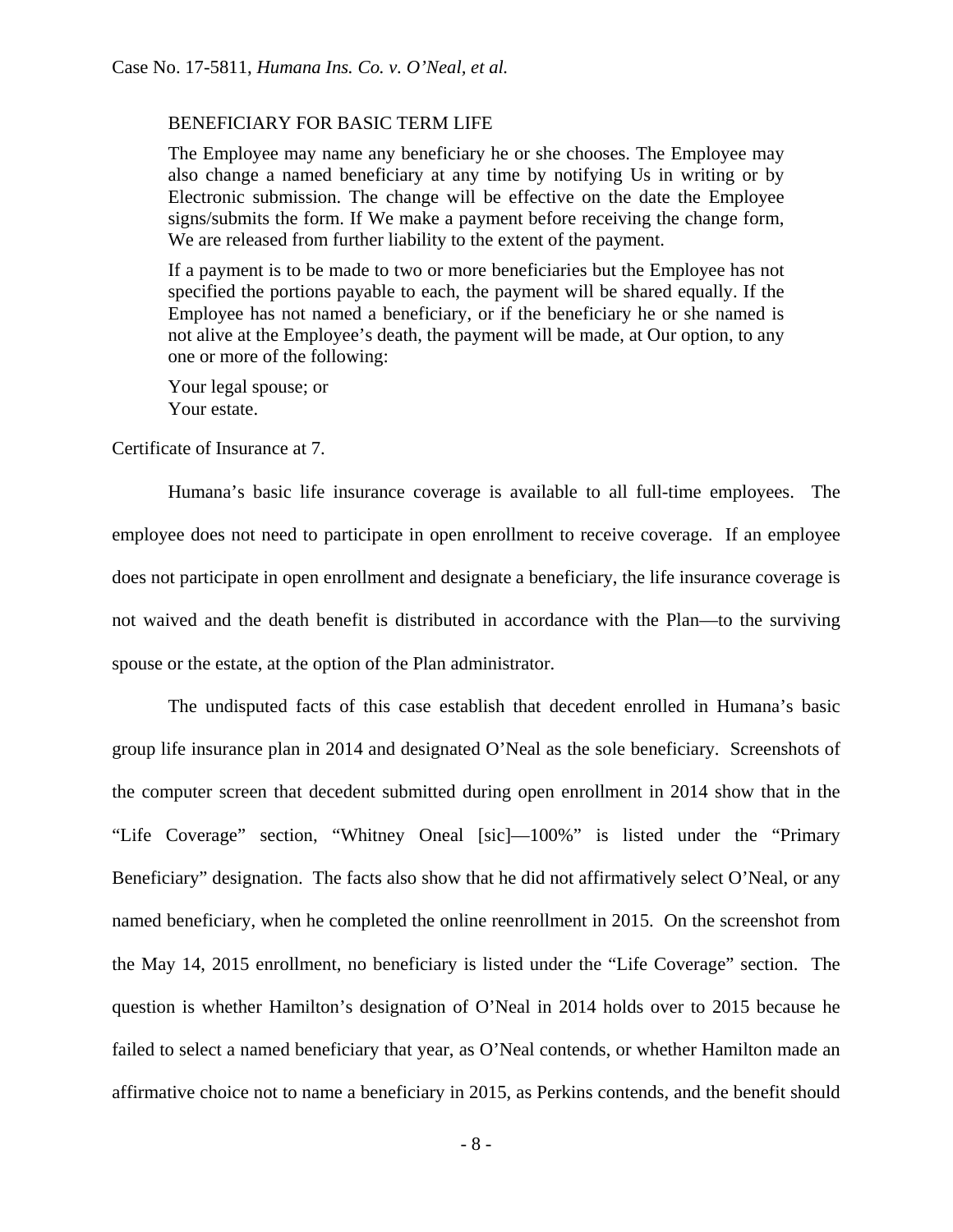go to his estate. The Plan documents, and Humana's policy and practice, establish that an employee must designate a beneficiary every year, even if it is the same beneficiary as the prior year.

O'Neal argues that because there was no requirement in the Plan language for the employee to redesignate a previously-named beneficiary every year, a beneficiary designation remains in effect until "changed." The Plan language does not address whether a beneficiary must be redesignated each year, but it does not prohibit Humana from periodically giving employees an affirmative opportunity to designate a new beneficiary—or to leave the designation blank and allow the Plan to distribute proceeds according to its terms.

An examination of other plan documents reveals that participants are instructed affirmatively to select a beneficiary during each reenrollment period, even if it is the same beneficiary as the prior year. Prior to open enrollment season, Humana provides all employees with an Enrollment Booklet describing the various benefit options. Under the heading "Life Insurance" there is a subsection labeled "Basic Life." It advises employees that they automatically receive basic life insurance and the benefit cannot be waived, and it advises that they may purchase additional term life insurance coverage if they choose. With respect to the basic life insurance coverage, the Enrollment Booklet provides as follows:

• You should also designate beneficiaries for each of your life insurance plans.

• You can choose beneficiaries from a drop-down list that's populated with all of your dependents.

• Or you can add beneficiaries by clicking "Add Other" and entering their demographic data.

Those instructions indicate that a Plan participant should affirmatively select a beneficiary from the drop-down menu, or add a new beneficiary and enter the information for them. Nowhere do the instructions indicate that beneficiaries named in prior years will automatically remain as the named beneficiaries.

- 9 -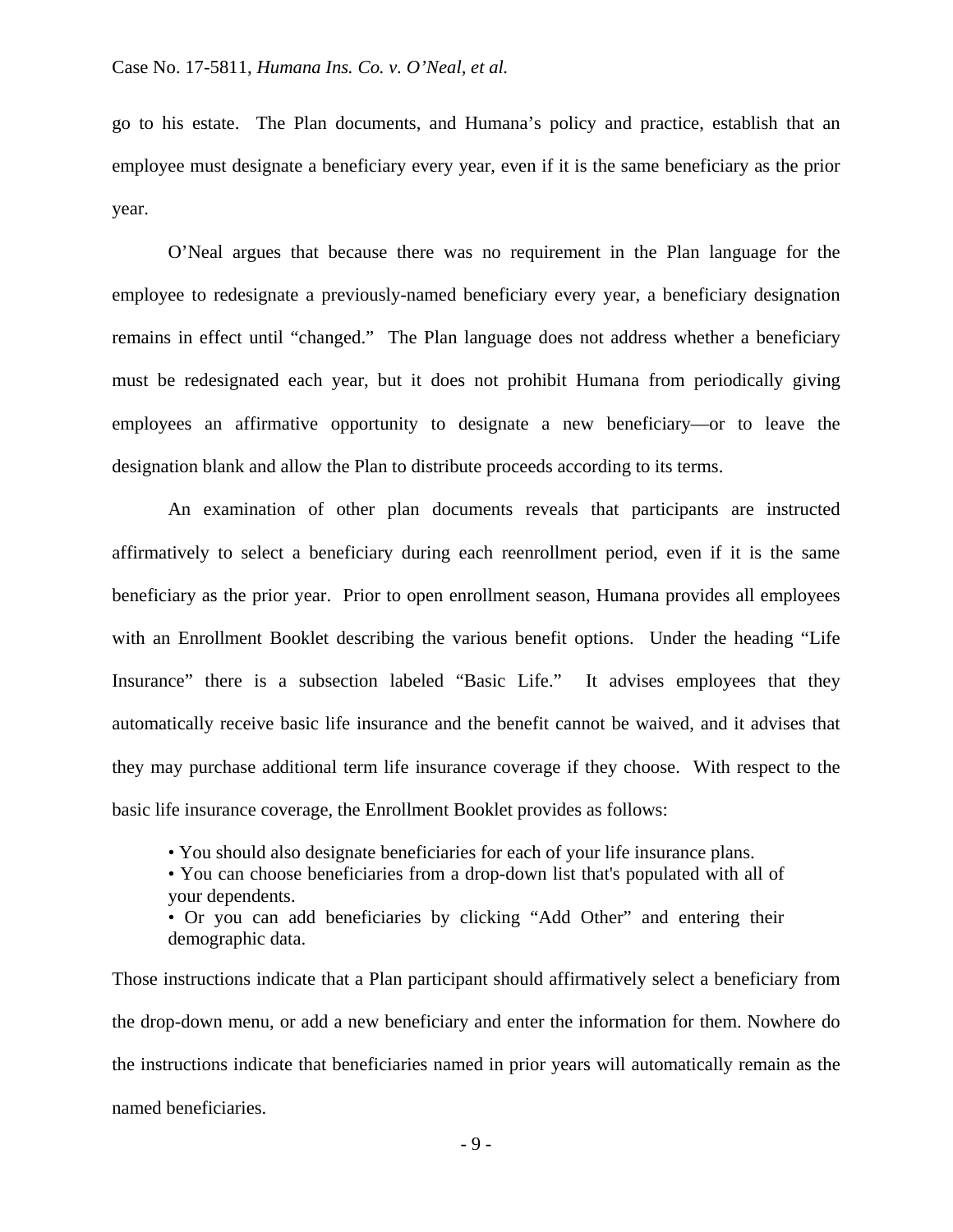In their answers to Perkins' interrogatories, Humana's Human Resources department explained that "[t]he names of beneficiaries need to be re-entered each year during the open enrollment process. For the convenience of the participant, all dependents and previously identified beneficiaries to the specific benefit are offered to the participant via a drop down box and are visible to the participant for selection." Humana's Answers and Responses to Perkins' First Set of Interrogatories, Requests for Production of Documents, and Request for Admissions to Humana at 8. Humana confirmed that its policy was to require the employee affirmatively to select a beneficiary each year during open enrollment and not to regard a previously named beneficiary as the beneficiary under the Plan if not redesignated. Interpleader Complaint at  $\P$  17; Humana's Answers and Responses to Perkins' First Set of Interrogatories, Requests for Production of Documents, and Request for Admission at 8, 13.

This explanation comports with the instructions provided to participants in the Plan documents and communications with employees. Once the employee logs into the enrollment or reenrollment portal, all the benefits will be available for the employee to see, at which time the employee may confirm previous choices or make new choices. It is undisputed that Hamilton entered into the portal and made various choices, including medical and vision coverage, during the open enrollment season in 2015, several months before his death. Enrollment Verification Screen for Ted Hamilton, dated May 14, 2015. The screenshot verifies that the Basic Life Insurance section is left blank. *Compare* Enrollment Verification Screen in 2015 *with* Enrollment Verification Screen in 2014.

The company reminds employees about open enrollment season, including a reminder to recheck beneficiaries, through multiple emails sent through its intranet, known as the Hi! Portal,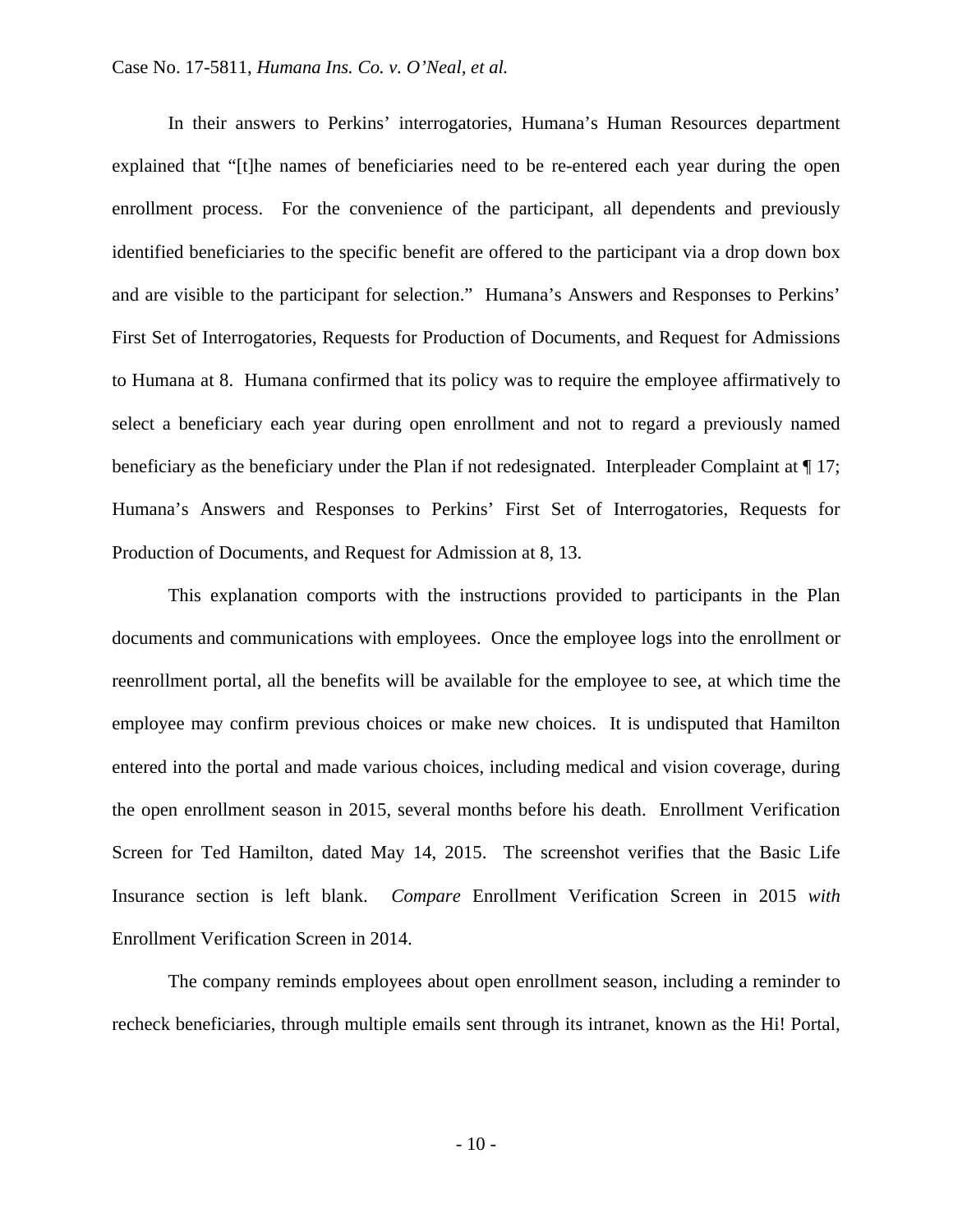and through announcements sent through the mail to each employee's home address. One such email, dated May 8, 2015, included the following:

3. Enrolling in life insurance? Consider your beneficiaries.

Whether you're planning to enroll—or re-enroll—in additional life insurance benefits, it's always a good idea to make sure you have the correct beneficiary information in the system. . . .

If you're re-enrolling in these benefits, confirm all information, including prepopulated beneficiary information, is correct and up-to-date.

Open Enrollment 2015: Four things to know before OE begins at 2.

O'Neal argues that we cannot look to documents outside the Plan itself. O'Neal Initial Br. at 23. This is incorrect. The Plan alone controls only when there is a conflict with Plan documents. *CIGNA Corp. v. Amara,* 563 U.S. 421, 438 (2011) (where there is a conflict between the language of the plan summary and the plan document, the plan document controls); *Liss v. Fid. Emp'r Servs. Co*., 516 F. App'x 468, 473 (6th Cir. 2013) ("*Amara* does not support [the plaintiff's] argument because there is no conflict between the [plan document] and the [plan summary] in the case at hand."); *Bidwell v. Univ. Med. Ctr., Inc*., 685 F.3d 613, 620, n.2 (6th Cir. 2012) (concluding that the court need not address *Amara* where there is no conflict between the plan summary and the plan document). Plan documents, such as the Enrollment Booklet, direct employees to check their beneficiary designations every year. This does not conflict with the Plan language that states that "[t]he Employee may name any beneficiary he or she chooses. The Employee may also change a named beneficiary at any time by notifying Us in writing or by Electronic submission." Contrary to O'Neal's argument, Plan documents can, and should, be used to interpret Plan language.

 It is uncontested that Hamilton listed O'Neal as the beneficiary for the policy year 2014, when O'Neal and the decedent lived together. O'Neal provides no evidence that leaving the beneficiary designation blank one year later in 2015 was not an affirmative choice by the